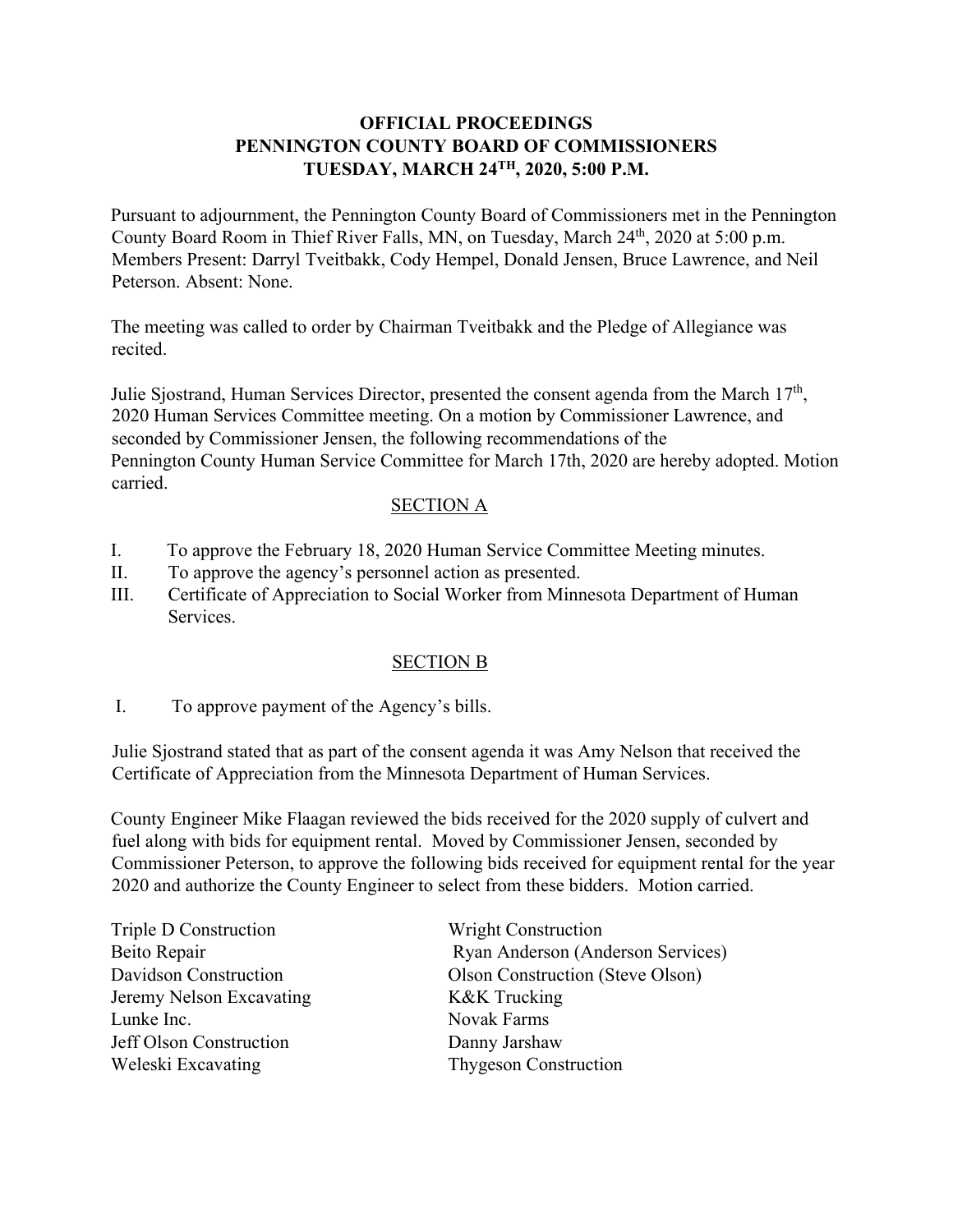Moved by Commissioner Peterson, seconded by Commissioner Hempel, to approve the bid for culvert supplies for 2020 submitted by True North Steel. Motion carried.

Both fuel bidders bid 10 cents off the pump price for fuel. Moved by Commissioner Jensen, seconded by Commissioner Hempel, to approve the bid for fuel supplies for 2020 from Farmers Union Oil and Northdale Oil. Motion carried.

Mike Flaagan informed the County Board that the Red Lake Watershed District opened bid for the Westside Drainage project last Thursday, March 19th, 2020. Low bidder was R.J. Zavoral and Sons. The County is responsible for three culverts.

The County Engineer has received petitions for ditch cleaning in CD #44, CD#41, and J.D.#13.

The County Board suggested the dates of April 27<sup>th</sup> or 29<sup>th</sup> as possible dates for a J.D.#13 joint ditch meeting with Marshall County.

Moved by Commissioner Peterson, seconded by Commissioner Jensen to hold the Five-Year Road & Bridge Plan meeting at 4:00 p.m., April 28<sup>th</sup>, 2020. Motion carried.

Commissioner Lawrence introduced the following resolution, seconded by Commissioner Jensen, and upon vote was unanimously carried.

# **PENNINGTON COUNTY**

## **RESOLUTION**

**IT IS RESOLVED** that Pennington County enter into MnDOT Agreement No. 1035889 with the State of Minnesota, Department of Transportation for the following purposes:

To provide for payment by the County to the State of the County's share of the costs of the grading, bituminous surfacing, ADA improvements, roundabout, and lighting construction and other associated construction to be performed upon, along, and adjacent to Trunk Highway No. 1 from 900 feet west of Trunk Highway No. 59/County State Aid Highway No. 16 to Kinney Avenue and on County State Aid Highway No. 16 from 690 feet south of Trunk Highway No. 1 to Trunk Highway No. 59 923 feet north of Trunk Highway No. 1 within the corporate limits of the City of Thief River Falls under state Project No. 057-070-019 and state Project No. 5701-31  $(T.H. 1=033)$ .

**IT IS FURTHER RESOLVED** that Darryl Tveitbakk, County Board Chairman and Mike Flaagan, County Engineer are authorized to execute the Agreement and any amendments to the Agreement.

Mike Flaagan then gave an update on the bridge project. More concrete is being poured on the east pier. The pier cap is done on the west pier. They are hoping to set beams in April.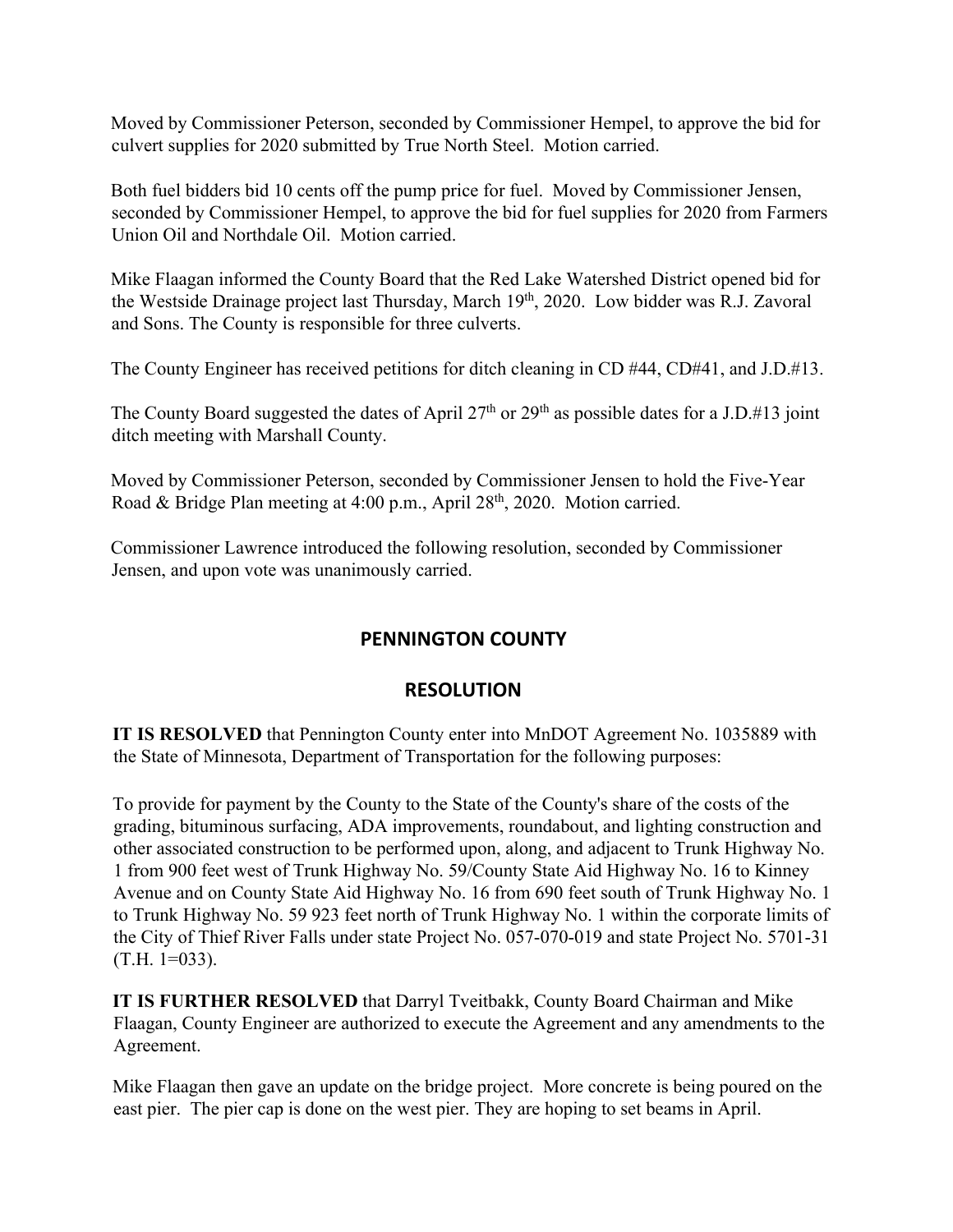County Sheriff Ray Kuznia recommends Scott Mekash for the position of Full-Time Investigator. Moved by Commissioner Jensen, seconded by Commissioner Lawrence, to hire Scott Mekash to fill the position of Full-Time Investigator effective April 20, 2020. Motion carried.

County Sheriff Ray Kuznia requested to purchase the following equipment and service for a 2020 Ram pickup and 2020 Durango. Moved by Commissioner Lawrence, seconded by Commissioner Peterson, to approve the following quotes.

| 2 – RSR 2X Radar Units and accessories – Stalker Radar –              |  | \$6,302.00 |
|-----------------------------------------------------------------------|--|------------|
| $2 - 4RE$ Standard DVR in Car Cameras – Watch Guard –                 |  | \$9,840.00 |
| Sale $\&$ installation of warning and protection equipment 2020 Ram – |  |            |

By Code 4 Services –  $$15,879.08$ 

Sale  $&$  installation of warning and protection equipment 2020 Durango –

By Code 4 Services  $-$  \$14,268.20

County Sheriff Ray Kuznia recommended Ian Hutton for the position of Full-Time Corrections Officer. Moved by Commissioner Jensen, seconded by Commissioner Peterson, to transfer Ian Hutton from a Part-Time Corrections Officer position to a Full-Time Corrections Officer position effective March 25<sup>th</sup>, 2020. Motion carried.

Erik Beitel - Emergency Management Director, and Kayla Jore - Inter County Nursing Service Director, met with the County Board. Erik reviewed the Minnesota Statistics showing the number of persons tested for COVID – 19 and the number of confirmed cases to date in the State of Minnesota. Pennington County has no confirmed cases to date. Erik is looking at what the definition is for essential service in case the Governor orders a Stay at Home Order. Erik has ordered some mask and personal protection equipment. Applications for small business loans should be available Friday. It is expected that the order to close bars and restaurants for dine in services will be extended. Please check on your neighbors.

Kayla Jore stated the Minnesota Department of Health is holding weekly briefings with tribal organizations. The local Public Health Organizations are assisting with planning including plans for the homeless.

Commissioner Peterson moved, seconded by Commissioner Jensen, to set the County Board Appeal and Equalization meeting for 6:00 p.m., June  $15<sup>th</sup>$ , 2020 in Meeting Room A in the County Government Center. Motion carried.

Moved by Commissioner Jensen, seconded by Commissioner Peterson, to appropriate \$1,000.00 to the Goodridge Historical Society. Motion carried.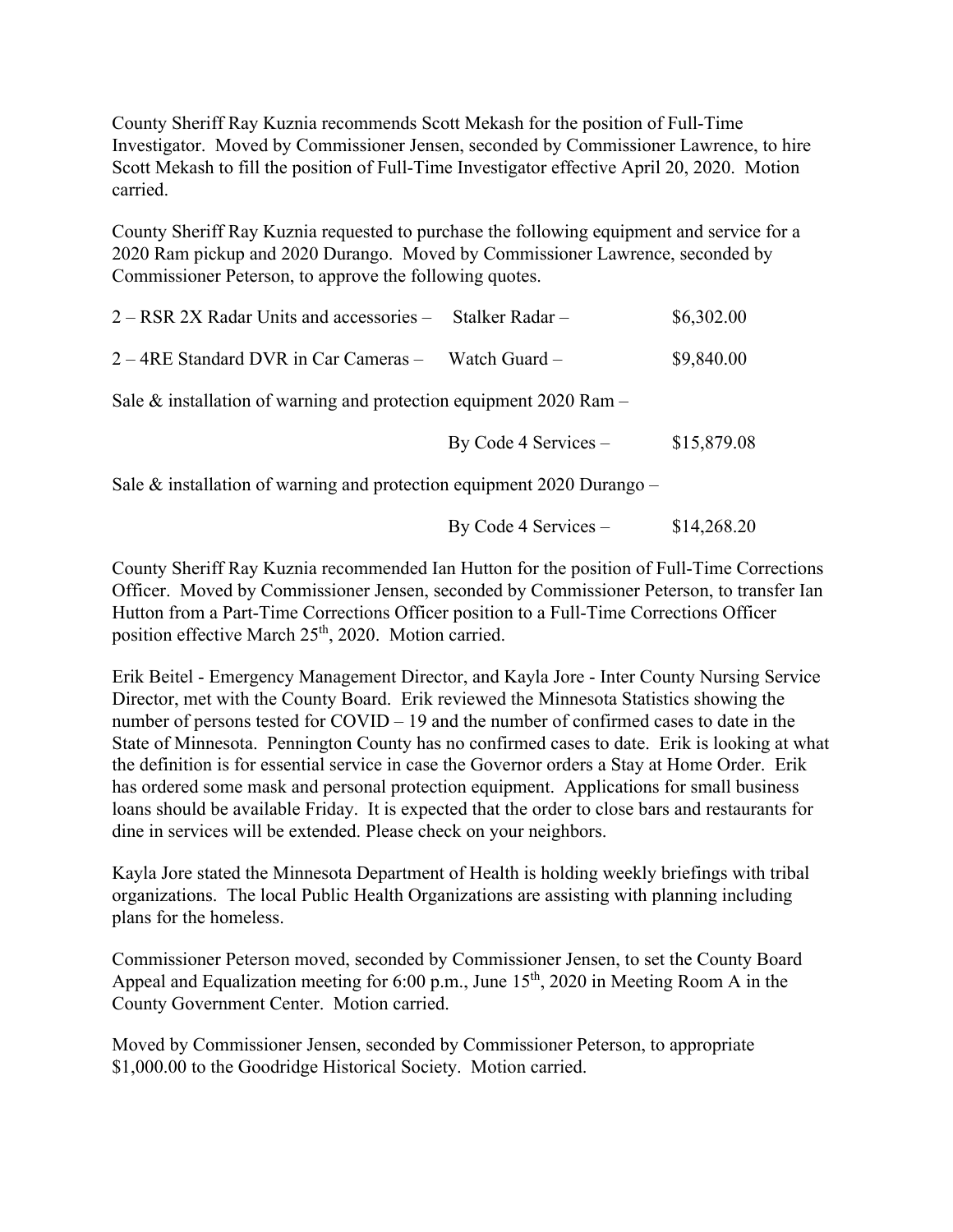The Personnel Committee made a recommendation to move the Deputy Auditor – Financial Manager position from a grade 16 to a grade 18 position. Moved by Commissioner Jensen, seconded by Commissioner Peterson, to make the Deputy Auditor – Financial Manager position a grade 18 and adjust Jennifer Herzberg's salary accordingly effective March  $9<sup>th</sup>$ , 2020. Motion carried.

Moved by Commissioner Lawrence, seconded by Commissioner Jensen, to approve the Pennington County Board minutes of March  $10^{th}$ , 2020 as written and the March  $17^{th}$ , 2020 Pennington County Emergency Meeting minutes. Motion carried.

Moved by Commissioner Jensen, seconded by Commissioner Hempel, to approve payment of the Human Service Warrants in the amount of \$81,905.92 and also the following Commissioner warrants. Motion carried. WARRANTS

|                                                                                | WARRANIS    |  |
|--------------------------------------------------------------------------------|-------------|--|
| County Revenue                                                                 | \$31,078.86 |  |
| Road & Bridge                                                                  | \$52,413.24 |  |
| Per diems and meal reimbursements in the amount of \$71.22 were also approved. |             |  |

The following resolution was introduced by Commissioner Jensen, seconded by Commissioner Lawrence, and upon vote was unanimously carried.

## **PENNINGTON COUNTY BOARD OF COMMISSIONERS Resolution in response to global COVID-19 pandemic**

**Whereas,** On March 11, 2020 the World Health Organization declared COVID-19 a global health pandemic.

**Whereas,** On March 13, 2020, Donald J. Trump, President of the United States, declared a national emergency in response to the COVID-19 pandemic.

**Whereas,** On March 13, 2020, Tim Walz, Governor of the State of Minnesota, issued emergency executive order 20-01 declaring a peacetime state of emergency in response to the COVID-19 pandemic.

**Whereas,** On March 17, 2020 the Pennington County Board of Commissioners declared a local emergency in response to the COVID-19 pandemic.

**Whereas,** the health, safety and welfare of the citizens and employees of Pennington County are of the utmost concern to the Pennington County Board.

**Whereas,** pursuant to Minnesota Statute 373.052 subd. 2 a County Board by resolution may authorize the closing of County offices if there is an emergency situation, public business is transacted at other reasonable times and places, and the public interest is served.

**NOW, THEREFORE BE IT RESOLVED**, by the Chair of the County Board of Pennington

1. That all Pennington County buildings and facilities are closed to the public effective March 20, 2020 at 4:30 p.m.

2. While the buildings will be closed to the public, normal County services and operations will continue to be provided to the community on the same schedule, through both phone and email contact.